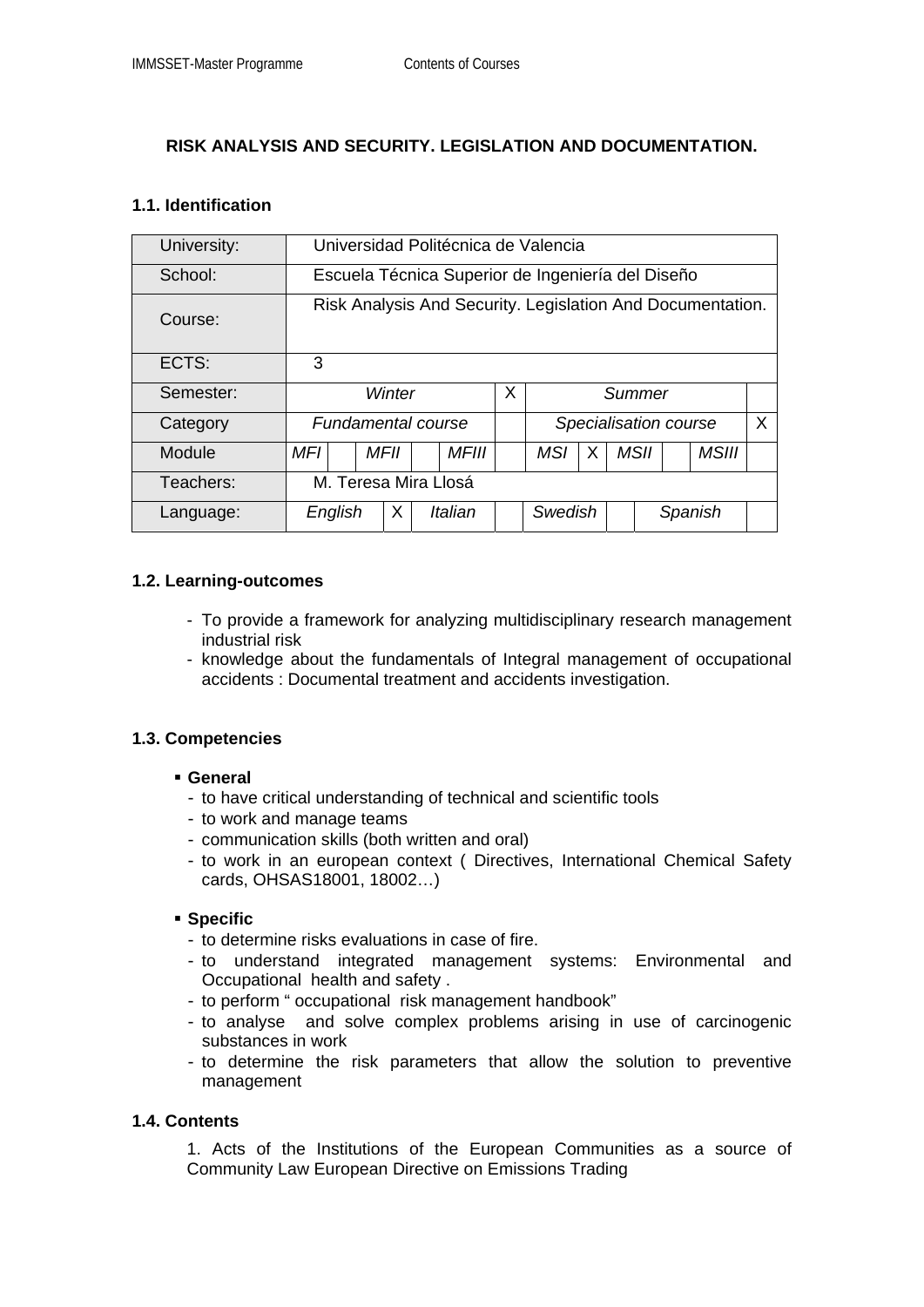2. European Communities regulations on occupational hazards and pollution, hold in the library of the CENFYD.

3. Legislation relating to the control of chemicals and GMOs (genetically modified organisms): Directive 67/548/EEC, Directive 90/219/EEC and DCouncil Directive 90/679/EEC.

4. International Chemical Safety Cards (ICSCs): International Programme on Chemical Safety

5. Integrated management systems: environmental and occupational health and safety .ISO 14004 - Environmental Management Systems - General Guidelines on Principles Systems and Supporting Techniques; ISO 19011 - Guidelines for quality and/or environmental management sytems auditing.

6. The technical requirements of BS 8800 and OHSAS 18001. OHSAS 18001 Appreciation and Interpretation. OHSAS 18002 Guidelines for the implementation of OHSAS 18001

7. Chemical Management Risk Assessment Criteria: Risk Management Tools .

8. Chemical Risk assesment at the occupational safety and health: Toxic Substance Action

9. Carcinogenic chemicals: Substances and preparations covered by Directive 90/394/CEE

10. Risks evaluations in case of fire. High-consequence risks: explosion, fire flash, jet fires and fireballs. Portable fire extinguishers: utilization

11. Management of the Personal Protective Equipment in health care services. Clasification and types of personal protection according to technical spanish standards: Respiratory , eye and hearing protection, protective clothing, safety workwear.

12. Working in confined spaces

13. Classification, emballage et étiquetage des préparations dangereuses: Directives du Conseil (88/379/CEE et suivantes)

14. Vulnerability models for population in major accidents: Probit method.

15. Probabilistic Risk Assessment Procedures Guide: The integral administration of the accidents of work : documental treatment and accidents investigation

16.Emergency plans against fire: On-site emergency plan in Chemical Industries and chemical industries workers.

#### **1.5. Teaching Methodology**

- Lecture sessions
- Practical sessions: "cooperative work" for solving problems
- laboratory sessions

#### **1.6. Evaluation**

- written exams
- oral evaluation of the problems solved by "cooperative work"
- oral evaluation of laboratory work